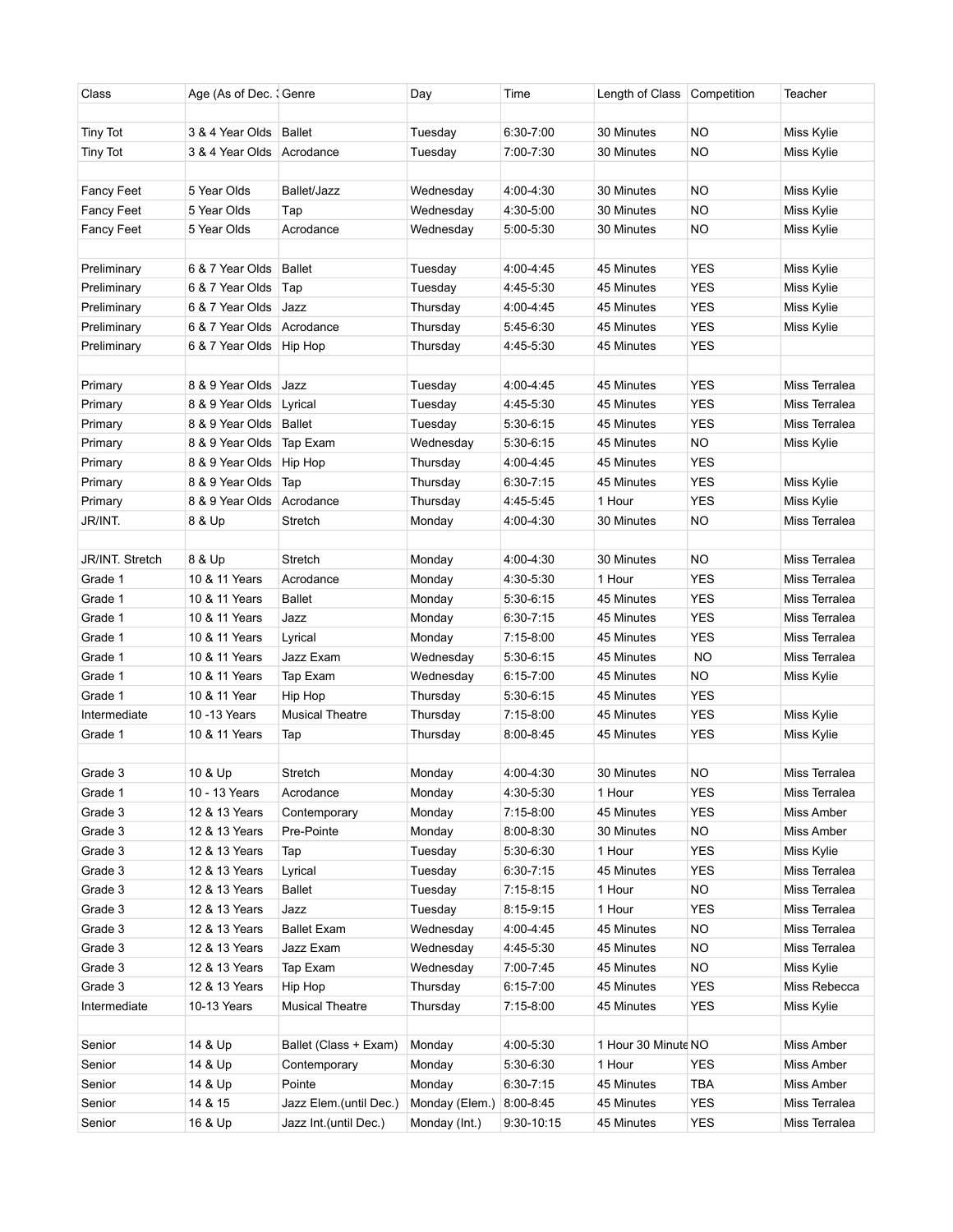| Senior               | January | Jazz (All Dancers)     | Monday (ALL) | 7:45-9:00                  | 1 Hour 15 Min. | <b>YES</b> | Miss Terralea |
|----------------------|---------|------------------------|--------------|----------------------------|----------------|------------|---------------|
| Senior               | 14 & Up | Lyrical (until Dec.)   | Monday       | 8:45-9:30                  | 45 Minutes     | <b>YES</b> | Miss Terralea |
| Senior               | 14 & Up | Lyrical (Jan.2023)     | Monday       | $9:00 - 9:45$              | 45 Minutes     | <b>YES</b> | Miss Terralea |
| Senior               | 14 & Up | Stretch                | Wednesday    | 6:15-6:45                  | 30 Minutes     | NO.        | Miss Terralea |
| Senior               | 14 & Up | Acrodance              | Wednesday    | 6:45-7:45                  | 1 Hour         | <b>YES</b> | Miss Terralea |
| Senior               | 14 & Up | Elem. Jazz Exam        | Wednesday    | 7:45-8:45                  | 1 Hour         | NO.        | Miss Terralea |
| Senior               | 14 & Up | Inter. Jazz Exam       | Wednesdav    | 8:45-9:30                  | 45 Minutes     | NO.        | Miss Terralea |
| Senior               | 14 & Up | Inter, Tap Exam        | Wednesday    | 7:45-8:45                  | 1 Hour         | NO.        | Miss Kylie    |
| Senior               | 14 & Up | Elem. Tap Exam         | Wednesday    | 8:45-9:45                  | 1 Hour         | NO.        | Miss Kylie    |
| Senior               | 14 & Up | Modern                 | Thursday     | 7:00-8:00                  | 1 Hour         | <b>YES</b> | Miss Rebecca  |
| Senior               | 14 & Up | Hip Hop                | Thursday     | 8:00-8:45                  | 45 Minutes     | <b>YES</b> | Miss Rebecca  |
| Senior               | 14 & 15 | Tap Elem. (Until Dec.) | Thursday     | 8:45-9:30                  | 45 Minutes     | <b>YES</b> | Miss Kylie    |
| Senior               | 16 & Up | Tap Int. (Until Dec.)  | Thursday     | 9:30-10:15                 | 45 Minutes     | <b>YES</b> | Miss Kylie    |
| Senior               | January | Tap (All Dancers)      | Thursday     | 8:45-10:00                 | 1 Hour 15 Min. | YES        | Miss Kylie    |
|                      |         |                        |              |                            |                |            |               |
| Recreation Acrodance |         | Acrodance              | Tuesday      | Session Classes 45 Minutes |                | NO.        | Miss Kylie    |